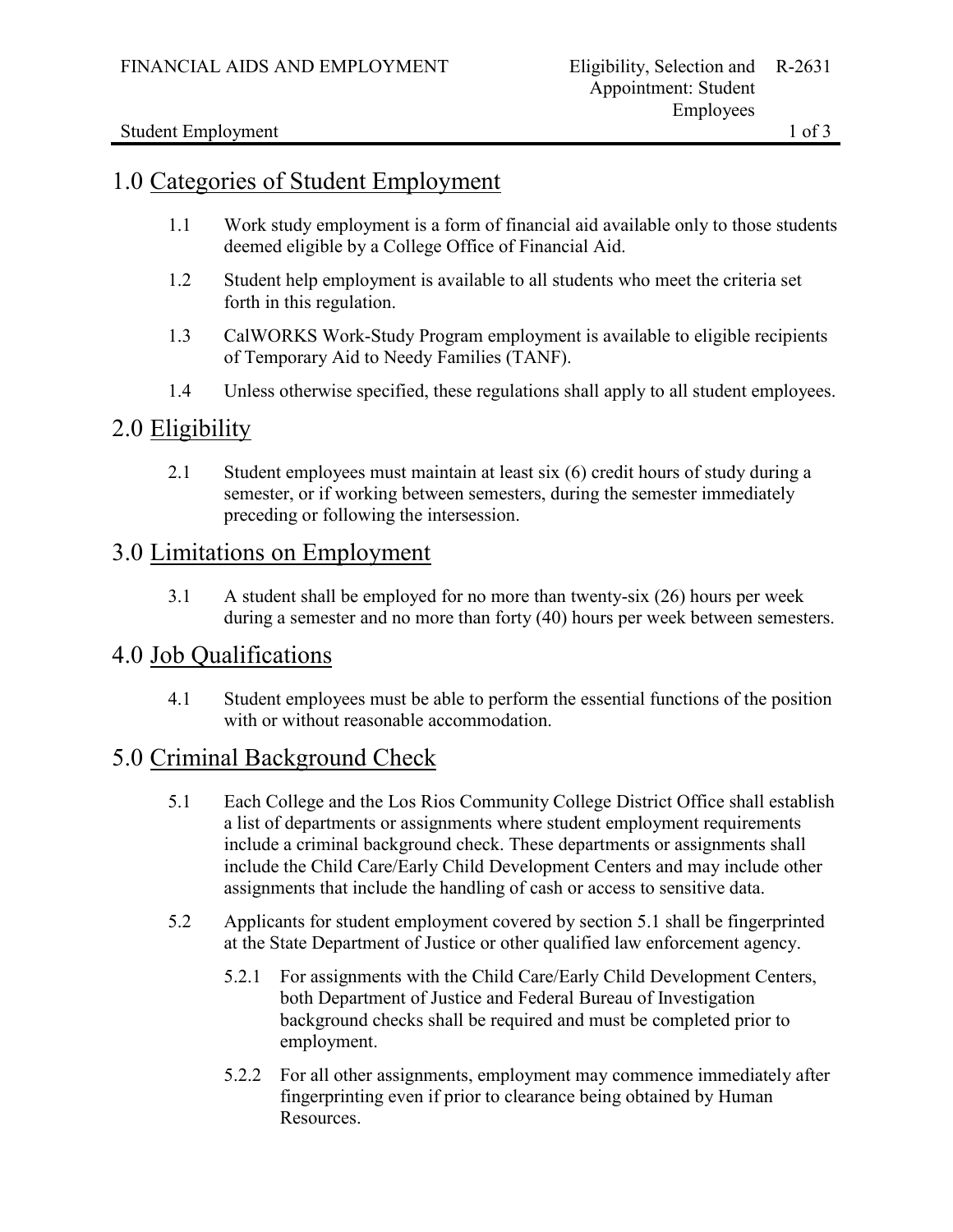#### Student Employment 2 of 3

- 5.3 Applicants for student employment covered by section 5.1 shall not be required to pay for fingerprinting.
	- 5.3.1 For assignments with the Child Care/Early Child Development Centers, the District shall pay the costs of fingerprinting and processing. For these assignments, if the District desires an expedited process, the District shall pay the cost of the expedited process.
	- 5.3.2 For all other assignments, the College shall pay the costs of fingerprinting and processing. For these assignments, if the College desires an expedited process, the College shall pay the cost of the expedited process.
- 5.4 A student employee shall be disqualified to work in any of the assignments identified in section 5.1 for any of the following reasons:
	- 5.4.1 Conviction of a misdemeanor involving sex offenses, controlled or illegal substances as defined in Education Code sections 87010 and 87011, respectively, or of any felony, or a determination that the individual is a sexual psychopath (Ed. Code §88023)
		- 5.4.1.1 Exception: Applicants having official certificates of five-year rehabilitation from controlled or illegal substances convictions may be considered for employment. (Education Code § 88022)
- 5.5 A student who is disqualified from employment under section 5.4 may receive an alternate assignment in a department or assignment other than those identified by the College or District pursuant to section 5.1.
- 5.6 Police records shall be shown only to those with the legal right to see them.

## 6.0 Job Rights and Benefits for Student Employees

- 6.1 Student employees shall not establish permanence with the District and may be terminated at any time with or without cause.
- 6.2 Student employees shall not be entitled to receive District benefits.

### 7.0 Supervision

- 7.1 Any District employee may supervise a student employee.
- 7.2 Termination of a student employee shall be approved by a supervisor or manager.

## 8.0 Discrimination/Sexual Harassment

8.1 Employment policies protecting classified employees from unlawful discrimination and sexual harassment shall be applicable to employees.